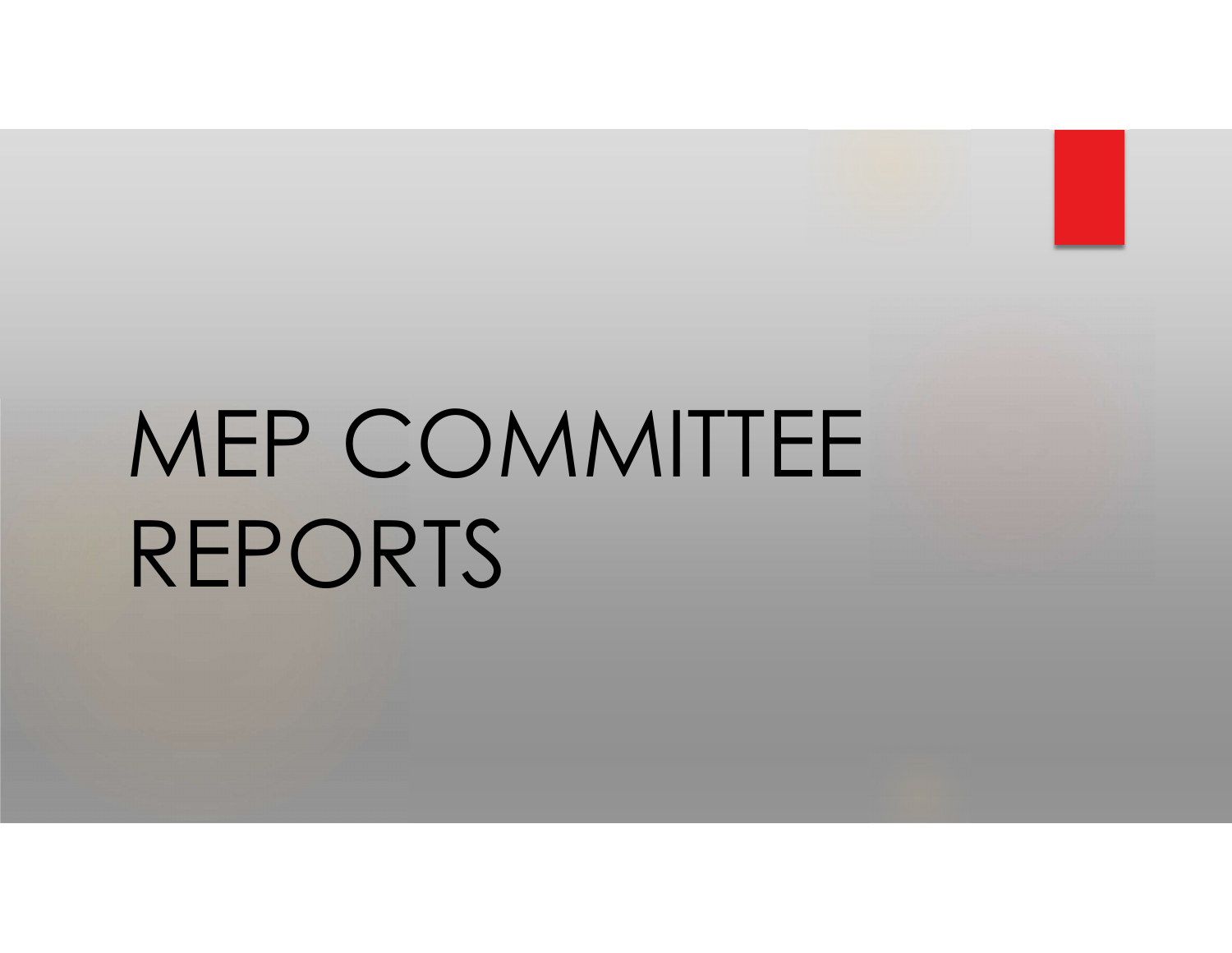COLLEGIATE AND GRADUATE DEVELOPMENT **COMMITTEE**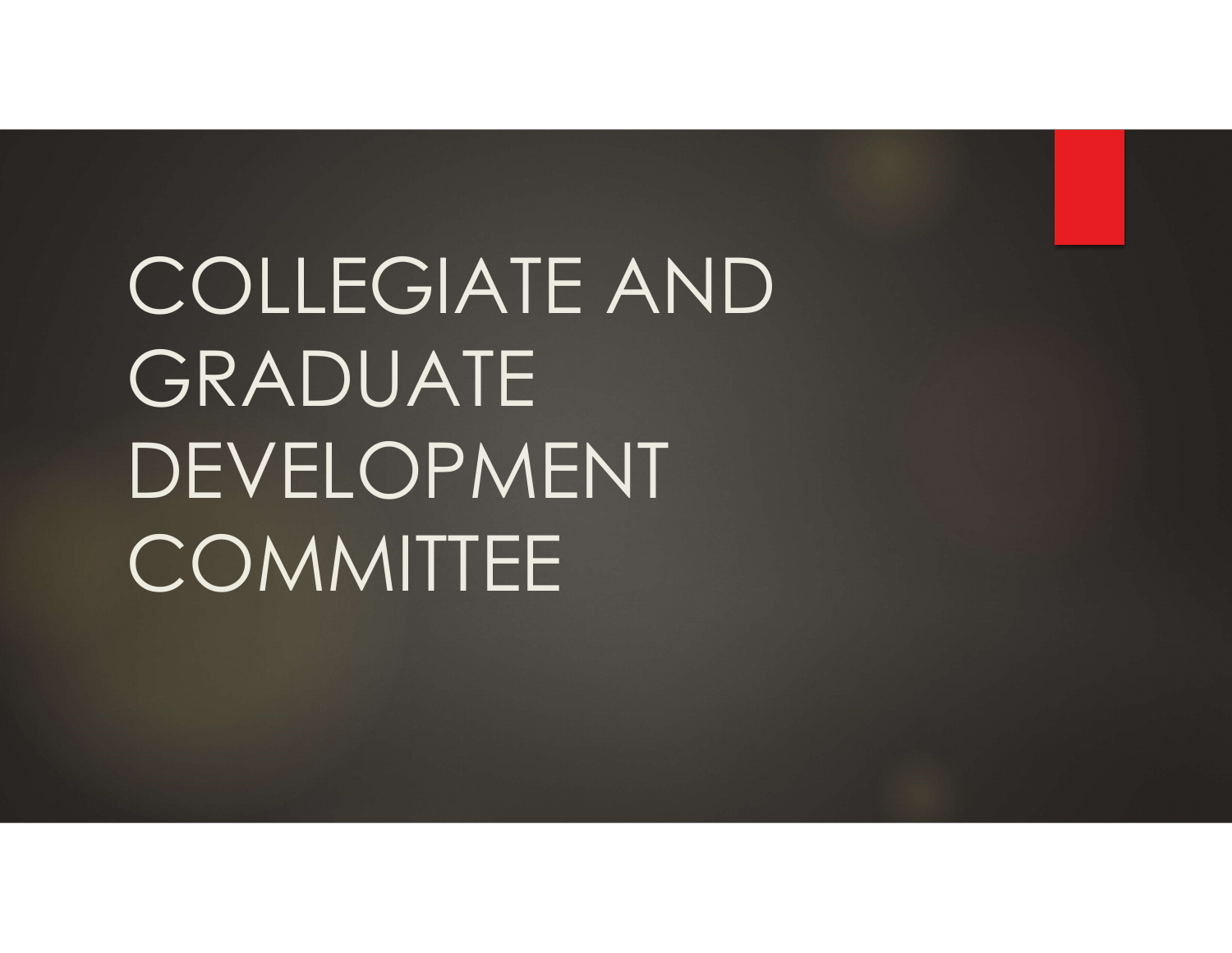## Collegiate and Graduate Development Committee

#### ► Committee Membership:

| llegiate and Graduate              |                      |
|------------------------------------|----------------------|
| velopment Committee                |                      |
| Committee Membership:              |                      |
| <b>Committee Member</b>            | <b>Chapter</b>       |
| Kim Dao (Chair)                    | Pittsburgh Grad      |
| Megan Klingler (Executive Liaison) | <b>Beta Eta</b>      |
| <b>Stephanie Davis</b>             | <b>Maryland Grad</b> |
| Maggie Schmidt                     | Beta Kappa           |
| <b>Jackie Turner</b>               | <b>Beta Eta</b>      |
|                                    |                      |
|                                    |                      |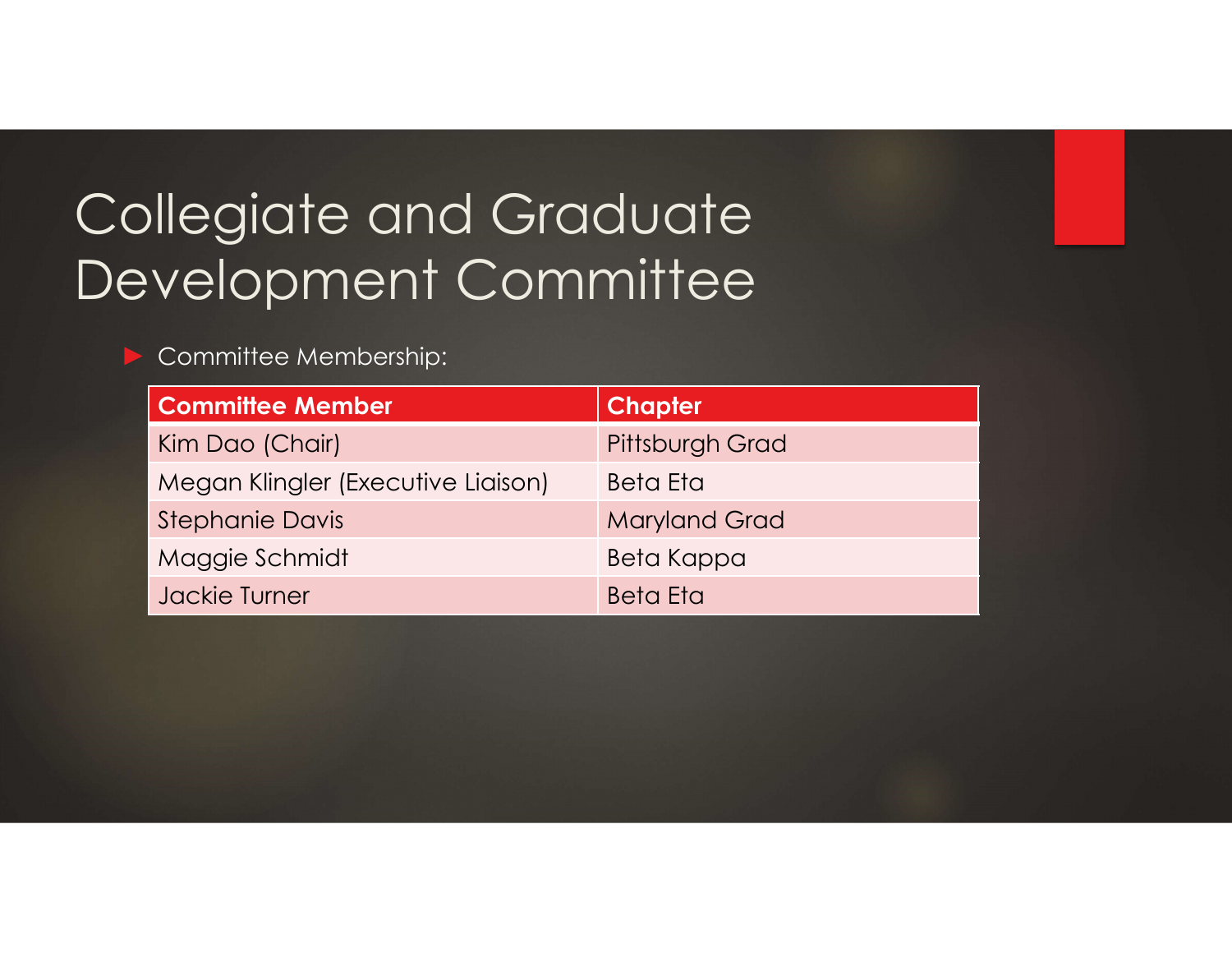## Collegiate and Graduate Development Committee

#### Project Updates:

|                                                                            |                    | <b>Collegiate and Graduate</b><br>Development Committee                                                                                                                                                |
|----------------------------------------------------------------------------|--------------------|--------------------------------------------------------------------------------------------------------------------------------------------------------------------------------------------------------|
| <b>Project Updates:</b>                                                    |                    |                                                                                                                                                                                                        |
| <b>Project Title</b>                                                       | <b>Status</b>      | <b>Updates</b>                                                                                                                                                                                         |
| Kick It With Kappa Psi                                                     | In Progress        | Planning a Scavenger Hunt event on Zoom to take place in June. More<br>details to come!                                                                                                                |
| Letters & Certificates of<br>Recognition for<br><b>Graduating Brothers</b> | In Progress        | Collaborating with Scholarship/Awards & Philanthropy Committee and will<br>be mailing the letters and certificates to the graduating Brothers later this<br>month. Thank you to all who were involved! |
| <b>Virtual Graduate Mixer</b>                                              | <b>Not Started</b> | This will be an event specific for only graduate and graduating Brothers.                                                                                                                              |
|                                                                            |                    | More details to come!                                                                                                                                                                                  |
| Mentorship Program                                                         | <b>Not Started</b> | If any graduate and collegiate Brothers are interested in participating,<br>please reach out to Kim Dao!                                                                                               |

If you have any suggestions for events/projects, please reach out to Kim Dao (kim.dao@pitt.edu)!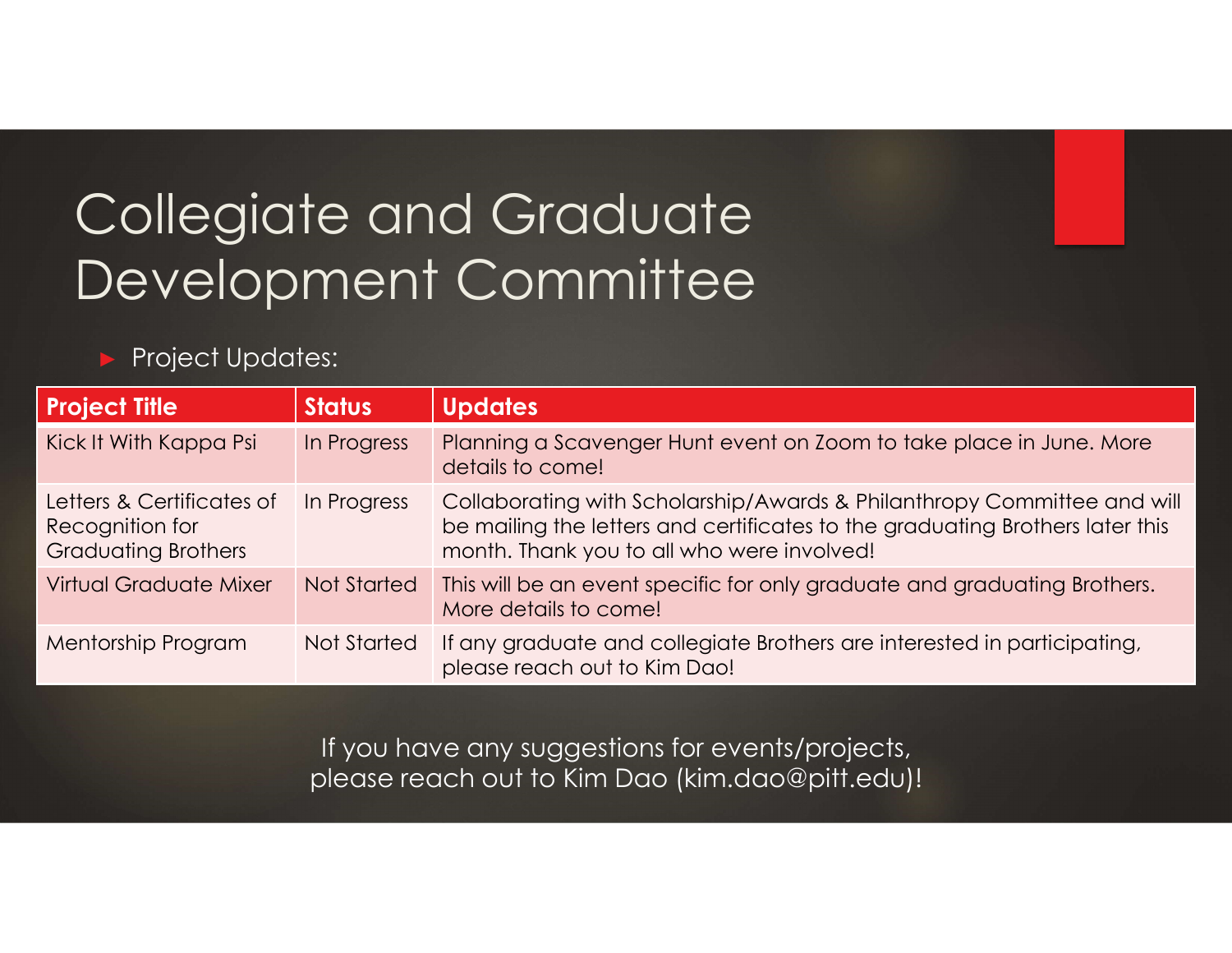# COMMUNICATIONS **COMMITTEE**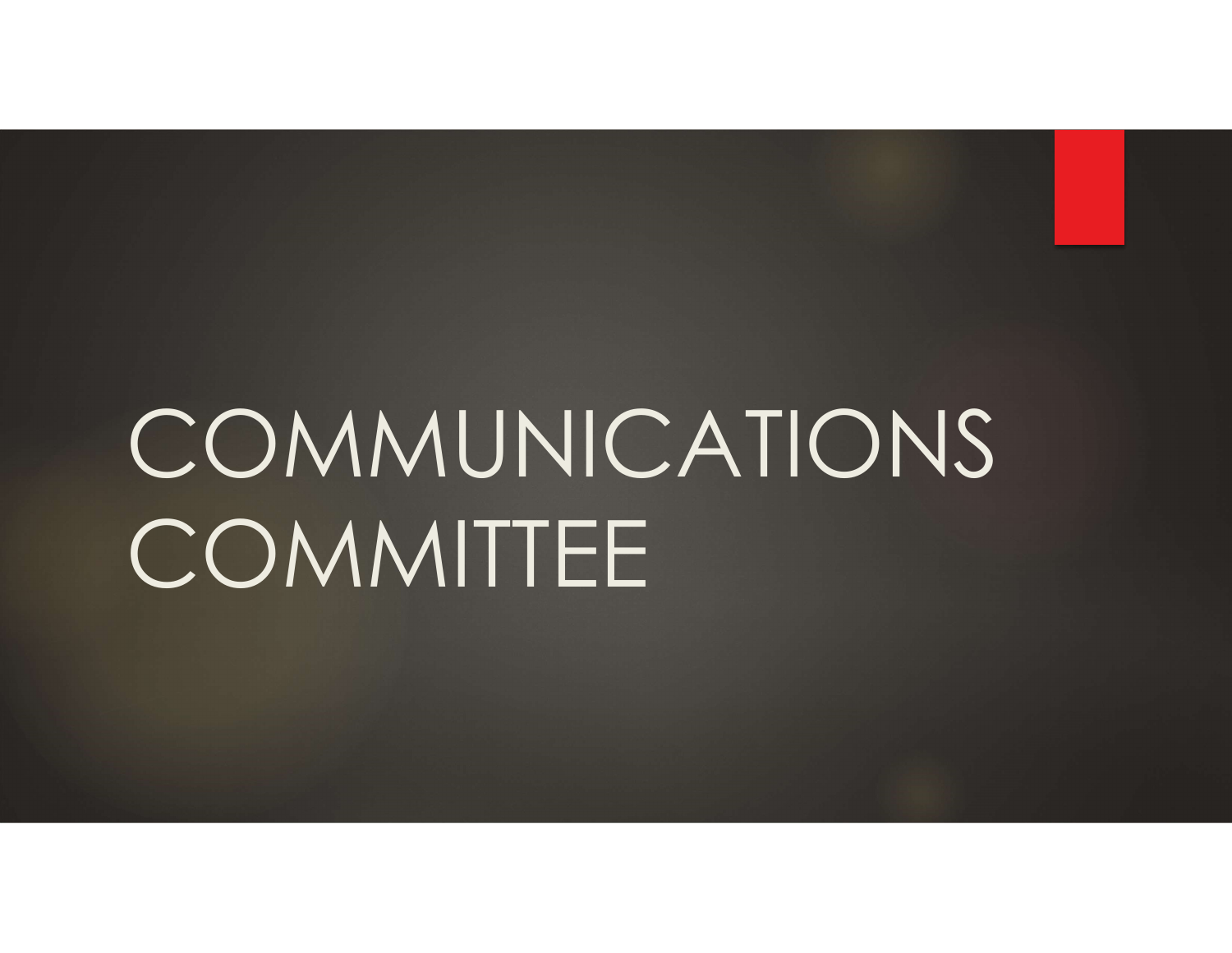## Communications Committee

| Committee<br><b>Committee Member</b> | <b>Chapter</b>                  |  |
|--------------------------------------|---------------------------------|--|
| Arianne Go (Chair)                   |                                 |  |
| Feiran Liang                         | <b>Beta Kappa</b><br>Beta Kappa |  |
| Maggie Schmidt                       | <b>Beta Kappa</b>               |  |

#### ► Project Updates:

| <b>Communications Committee</b> |                         |                                                                                                                                |                                                                                       |                   |  |  |
|---------------------------------|-------------------------|--------------------------------------------------------------------------------------------------------------------------------|---------------------------------------------------------------------------------------|-------------------|--|--|
| Committee Members:              |                         | <b>Committee Member</b>                                                                                                        | <b>Chapter</b>                                                                        |                   |  |  |
|                                 |                         | Arianne Go (Chair)                                                                                                             | Beta Kappa                                                                            |                   |  |  |
|                                 |                         | Feiran Liang                                                                                                                   | Beta Kappa                                                                            |                   |  |  |
|                                 |                         | Maggie Schmidt                                                                                                                 | Beta Kappa                                                                            |                   |  |  |
|                                 |                         |                                                                                                                                | Thai Nguygen                                                                          | Executive Liaison |  |  |
|                                 | <b>Project Updates:</b> |                                                                                                                                |                                                                                       |                   |  |  |
| <b>Project Title</b>            | <b>Status</b>           | <b>Updates</b>                                                                                                                 |                                                                                       |                   |  |  |
| <b>MEP Newsletter</b>           | In Progress             | We have started accepting submission for the MEP newsletter! We expect<br>to submit it for publication in the next few months. |                                                                                       |                   |  |  |
| <b>MEP Website</b><br>updates   | In Progress             |                                                                                                                                | Working with MEP Webmaster to make updates and finalize changes to<br>the MEP website |                   |  |  |
|                                 |                         |                                                                                                                                |                                                                                       |                   |  |  |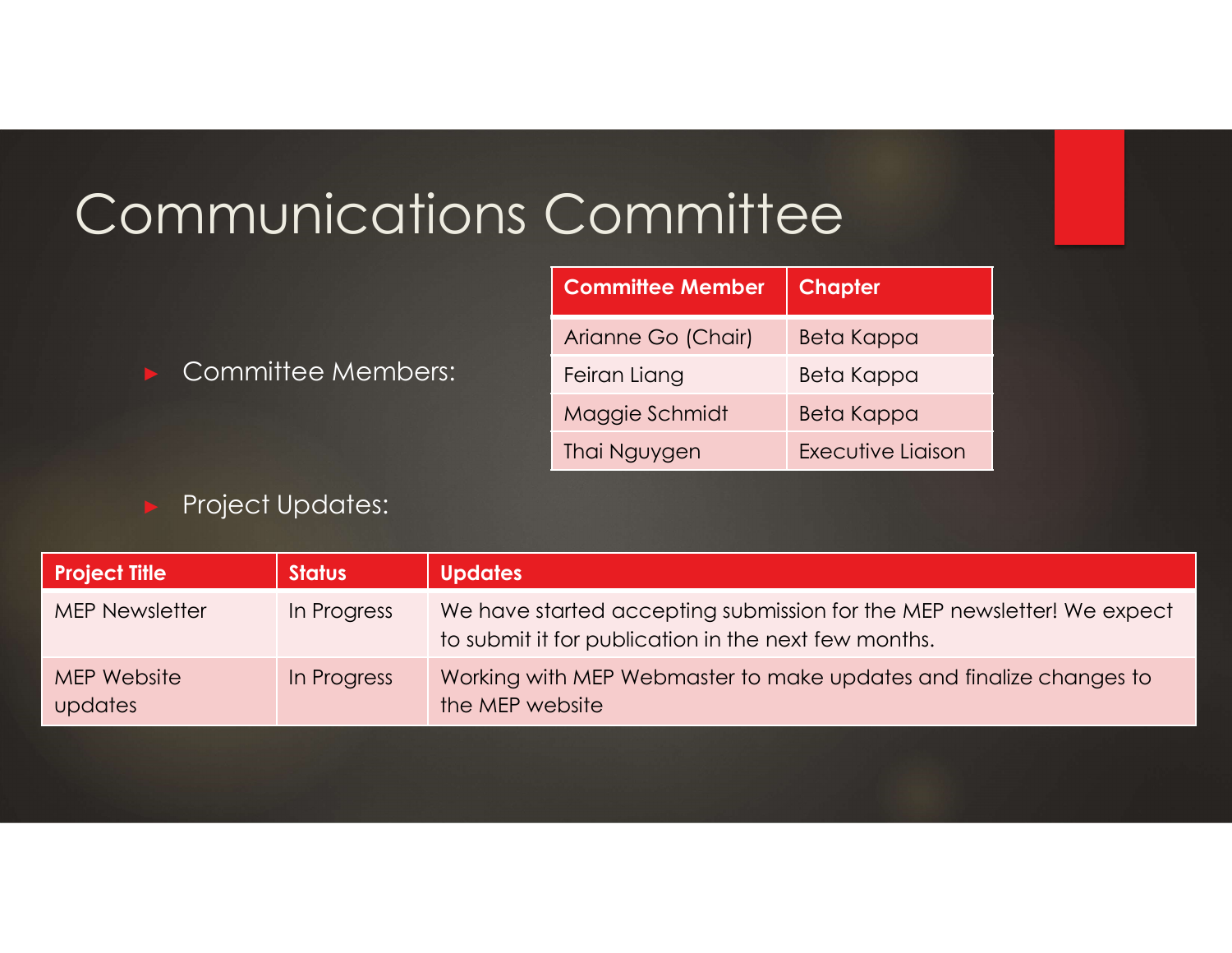### Announcements:

▶ Please reach out to Arianne Go (amg275@pitt.edu) if you have any questions or if your chapter has not received any communications regarding the MEP newsletter.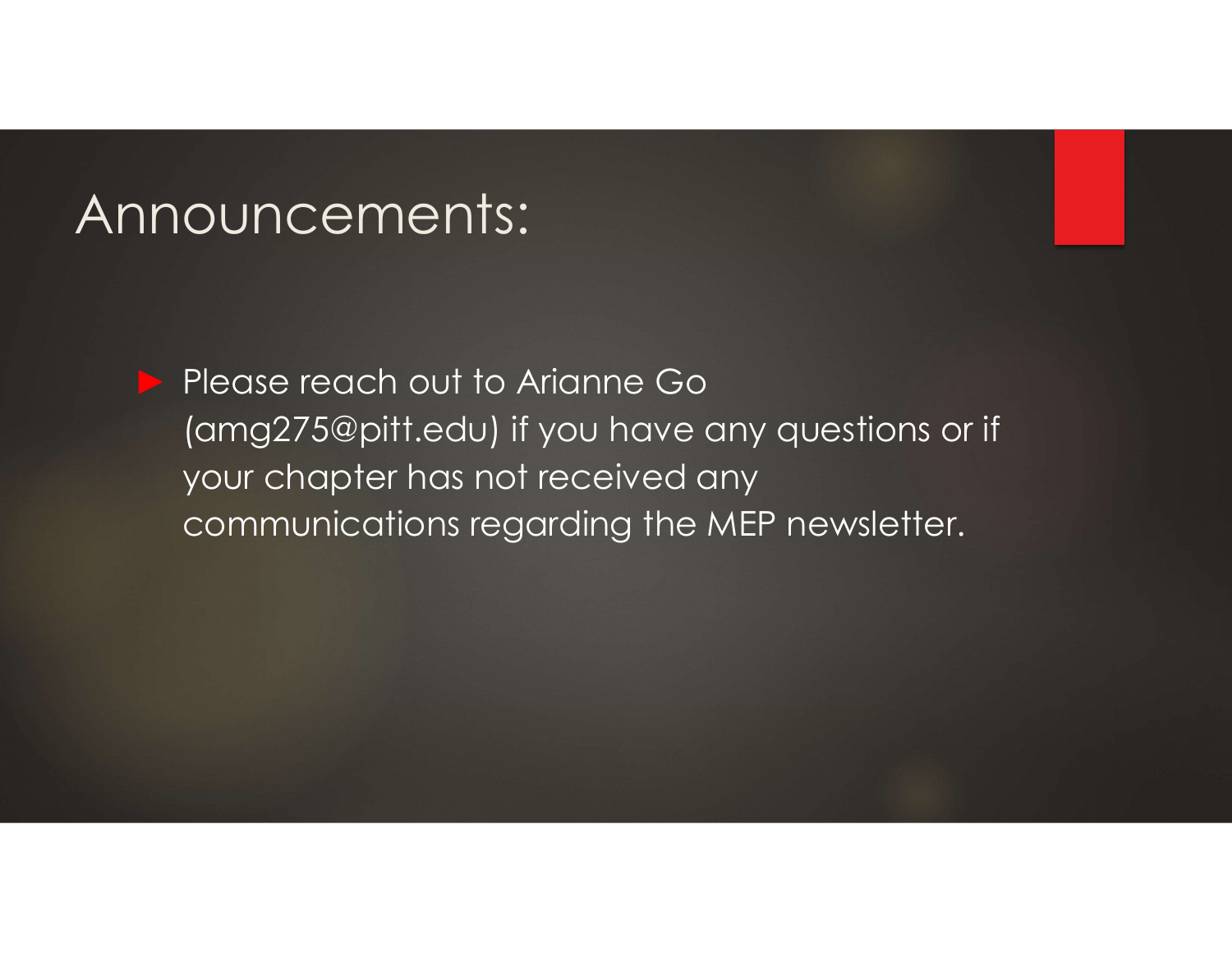# SCHOLARSHIP & PHILANTHROPY **COMMITTEE**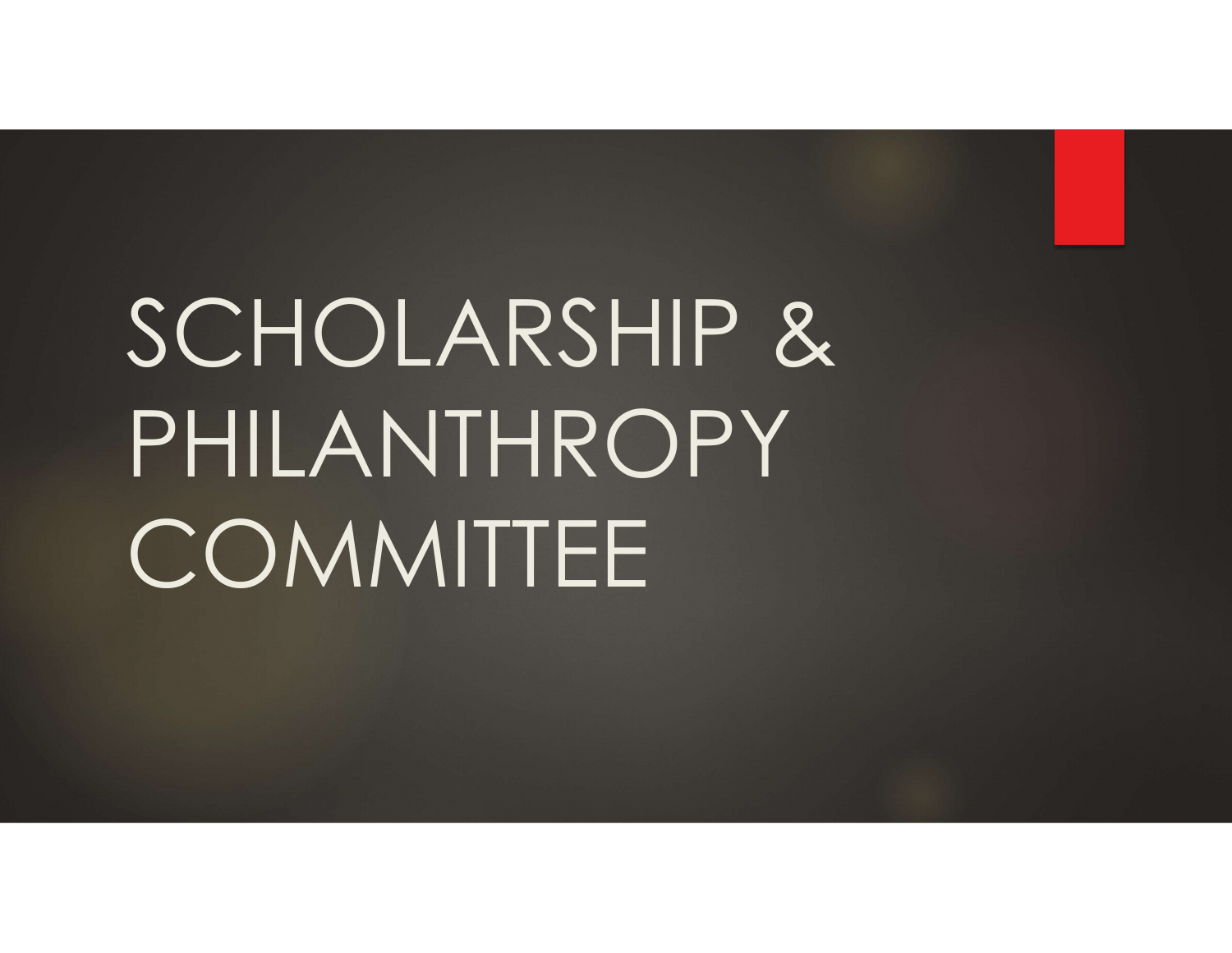## Scholarship & Philanthropy **Committee**

| anthropy<br><b>Committee Member</b> | <b>Chapter</b>           |  |
|-------------------------------------|--------------------------|--|
| Cassandra Morales (Chair)           | <b>Beta Kappa</b>        |  |
| Sarah Nickel                        | Zeta Kappa               |  |
| Serena Medor                        | <b>Executive Liaison</b> |  |
|                                     |                          |  |

|                                             |                         |                | Scholarship & Philanthropy                                                                                                          |                   |  |
|---------------------------------------------|-------------------------|----------------|-------------------------------------------------------------------------------------------------------------------------------------|-------------------|--|
| Committee                                   |                         |                | <b>Committee Member</b>                                                                                                             | <b>Chapter</b>    |  |
|                                             |                         |                | Cassandra Morales (Chair)                                                                                                           | Beta Kappa        |  |
| <b>Committee Members:</b>                   |                         |                | Sarah Nickel                                                                                                                        | Zeta Kappa        |  |
|                                             |                         |                | Serena Medor                                                                                                                        | Executive Ligison |  |
|                                             | <b>Project Updates:</b> |                |                                                                                                                                     |                   |  |
| <b>Project Title</b>                        | <b>Status</b>           | <b>Updates</b> |                                                                                                                                     |                   |  |
| Spring 2021 MEP<br>Scholarships             | Complete                |                | Winners announced on April 10 at the MEP Virtual Spring Assembly!                                                                   |                   |  |
| Spring 2021 MEP<br>Assembly<br>Philanthropy | Complete                |                | Amount raised for Reach Out and Read and the winner of the<br>competition announced on April 10 at the MEP Virtual Spring Assembly! |                   |  |
| <b>Summer Philanthropy</b><br>Project       | Not Started             | Out and Read   | We will look into ways to increase each chapter's involvement with Reach                                                            |                   |  |
|                                             |                         |                |                                                                                                                                     |                   |  |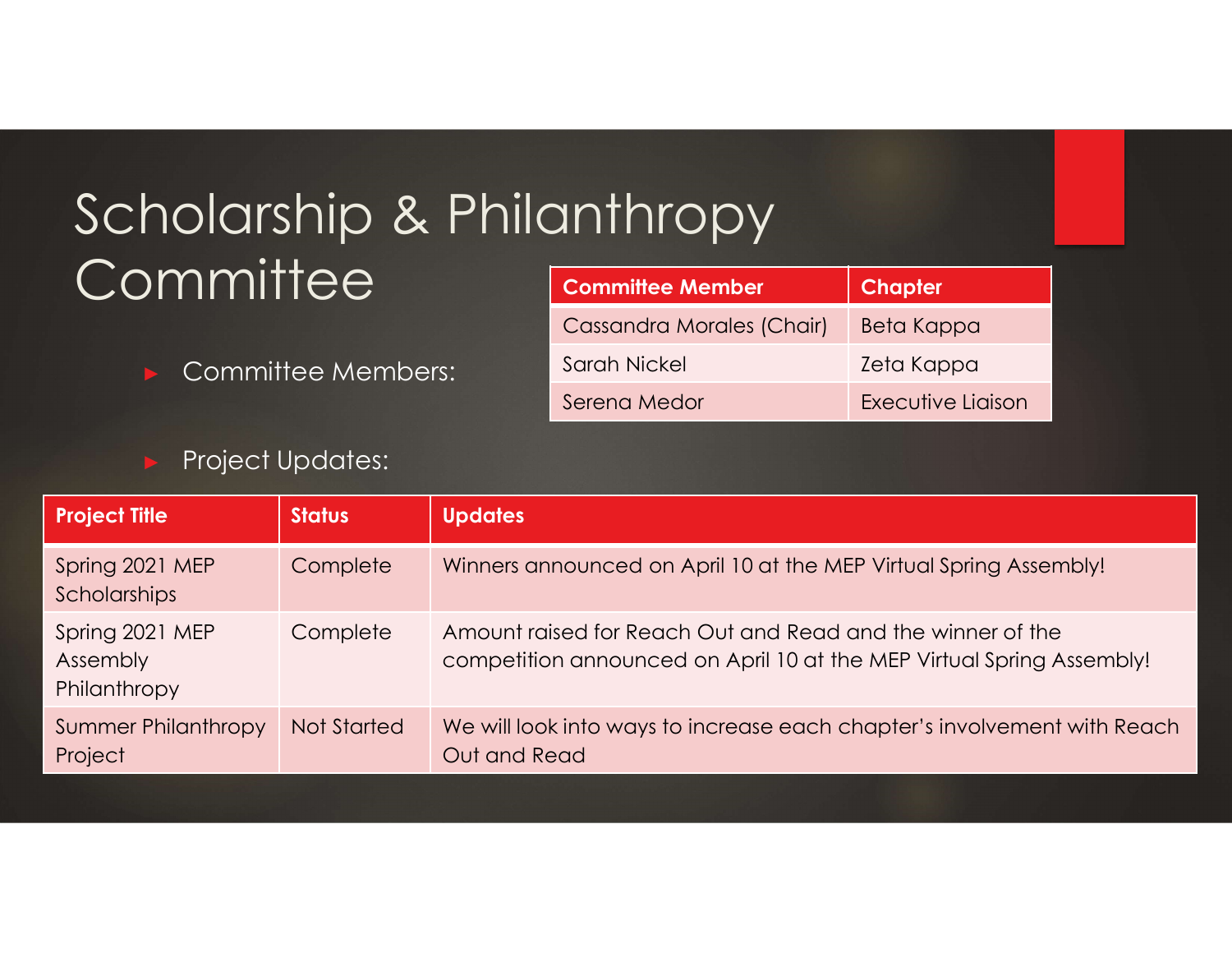## FUNDRAISING & AUDITING **COMMITTEE**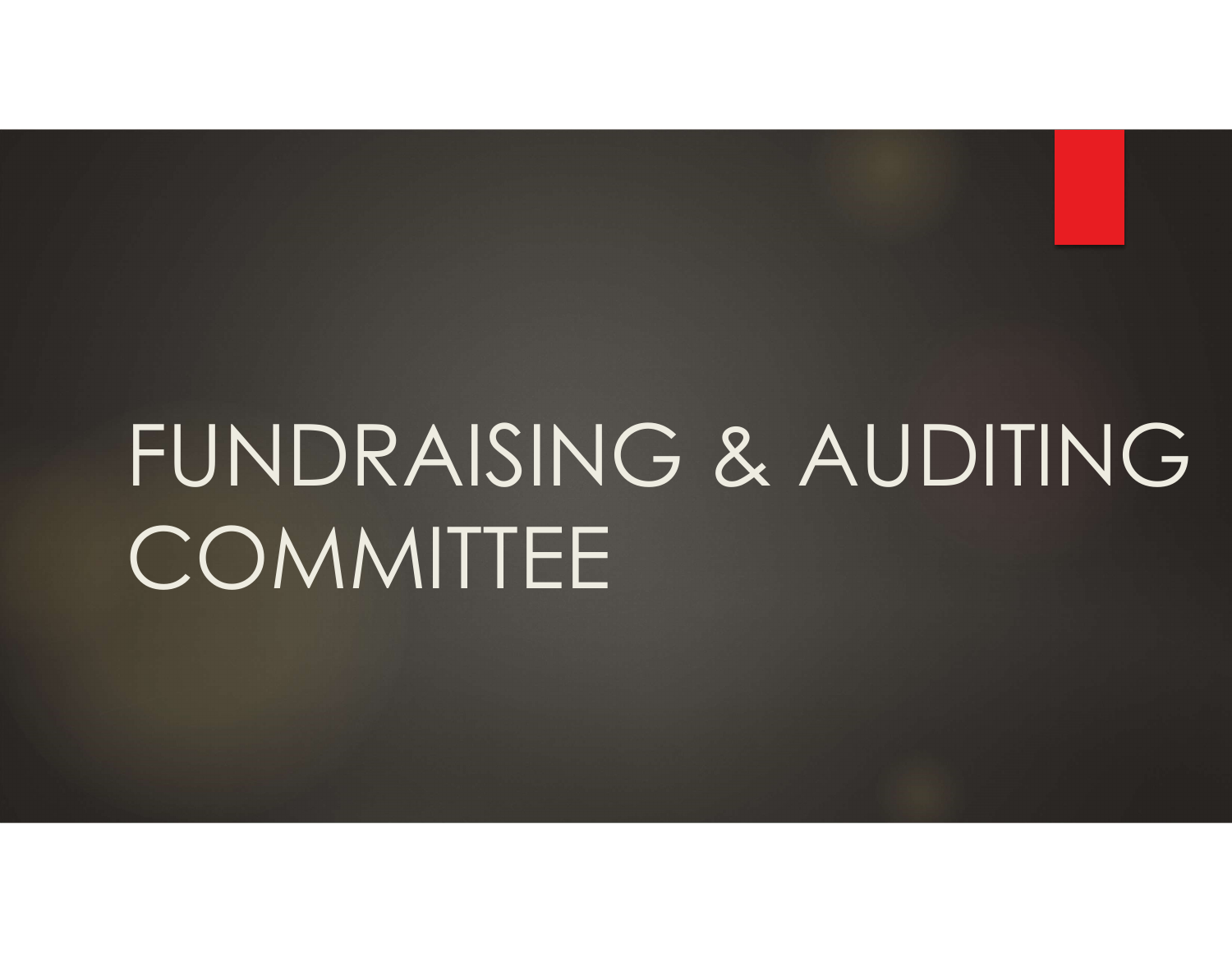## Fundraising & Auditing Committee

#### Committee Members:

| diting Committee<br><b>Committee Member</b> |                                     |
|---------------------------------------------|-------------------------------------|
| Michael Mast (Chair)                        | <b>Chapter</b><br><b>Beta Kappa</b> |
| Mary Jane Braham                            | <b>Beta Eta</b>                     |
| <b>Amanda Cremeans</b>                      | Beta Kappa                          |
| Nicole Farah                                | Pittsburgh Grad.                    |

#### ► Project Updates:

| <b>Committee Member</b><br><b>Chapter</b><br>Committee Members:<br>Michael Mast (Chair)<br>Beta Kappa<br>Mary Jane Braham<br>Beta Eta<br><b>Amanda Cremeans</b><br>Beta Kappa<br>Nicole Farah<br>Pittsburgh Grad.<br><b>Executive Liaison</b><br><b>Shekinah Banson</b><br><b>Project Updates:</b><br><b>Updates</b><br><b>Project Title</b><br><b>Status</b><br>Internal Audit of<br>Complete<br>Spring 2021 Province<br>to analyze seasonal incomes and expenditures.<br><b>Finances</b> |  |  |  |  |
|--------------------------------------------------------------------------------------------------------------------------------------------------------------------------------------------------------------------------------------------------------------------------------------------------------------------------------------------------------------------------------------------------------------------------------------------------------------------------------------------|--|--|--|--|
|                                                                                                                                                                                                                                                                                                                                                                                                                                                                                            |  |  |  |  |
|                                                                                                                                                                                                                                                                                                                                                                                                                                                                                            |  |  |  |  |
|                                                                                                                                                                                                                                                                                                                                                                                                                                                                                            |  |  |  |  |
|                                                                                                                                                                                                                                                                                                                                                                                                                                                                                            |  |  |  |  |
|                                                                                                                                                                                                                                                                                                                                                                                                                                                                                            |  |  |  |  |
|                                                                                                                                                                                                                                                                                                                                                                                                                                                                                            |  |  |  |  |
| Committee-wide audit facilitated by the MEP Treasurer and FAC Chair                                                                                                                                                                                                                                                                                                                                                                                                                        |  |  |  |  |
|                                                                                                                                                                                                                                                                                                                                                                                                                                                                                            |  |  |  |  |
|                                                                                                                                                                                                                                                                                                                                                                                                                                                                                            |  |  |  |  |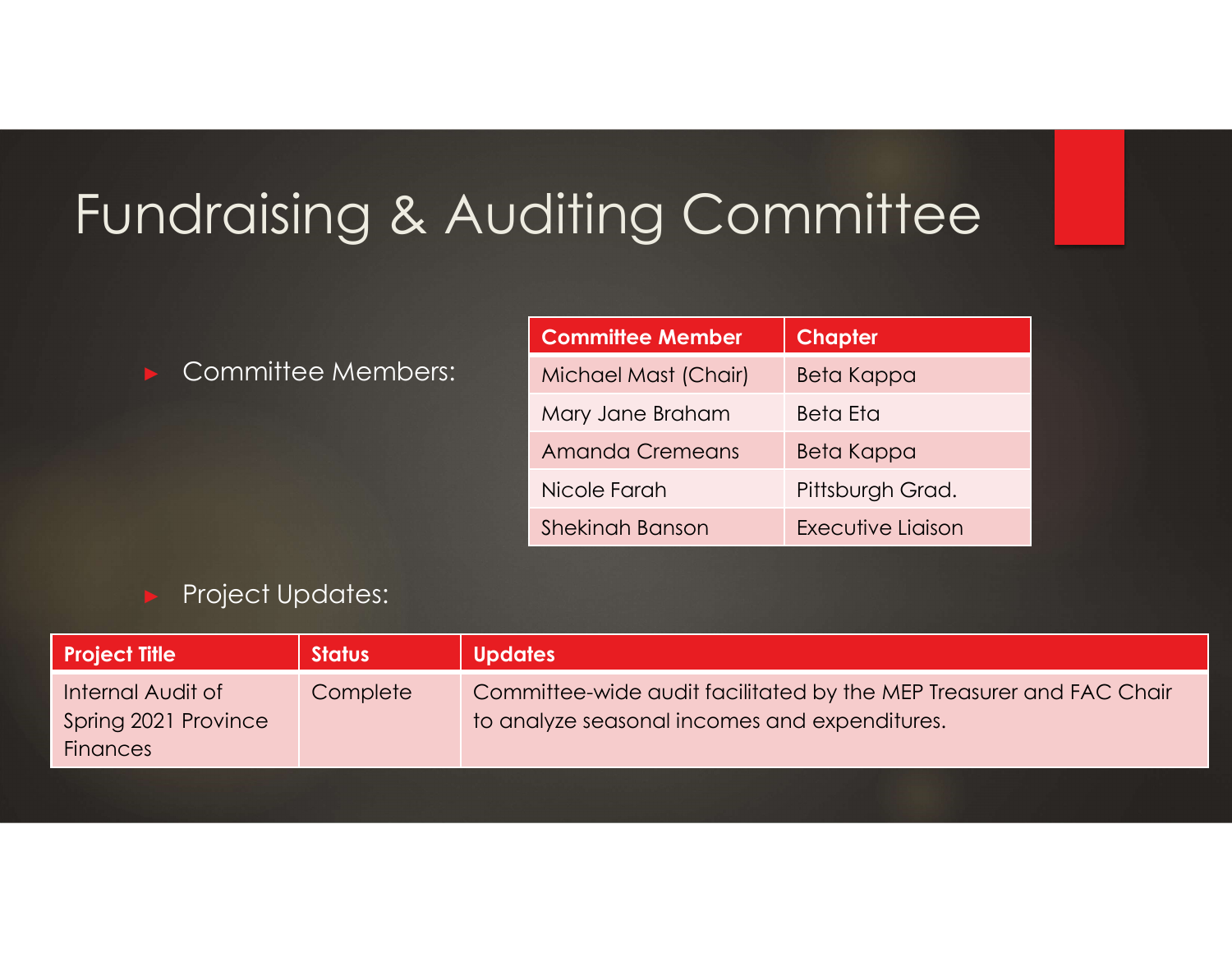## Assembly Audit Report

#### Total Incomes:

- ► Chapter Dues (+\$3056.00) PNC ACCOUNT
- ► Square Account (+\$4509.00) SQUARE ACCOUNT
- ► Square Fees (-\$300.74) SQUARE ACCOUNT
- ► Total Income: +\$7264.26\*

#### ► Total Expenses:

- ► Trivia/Cookie Contest (\$75.00) PNC ACCOUNT
- Greek House T-Shirt Invoice (\$2538.00) PNC ACCOUNT
- Total Expenses: -\$2613.00\*

#### **Net Gain:**

- ► Total Income: +\$7264.26
- ► Total Expenses: -\$2613.00
- Net Excess: +\$4651.26\* (-\$608 Pending)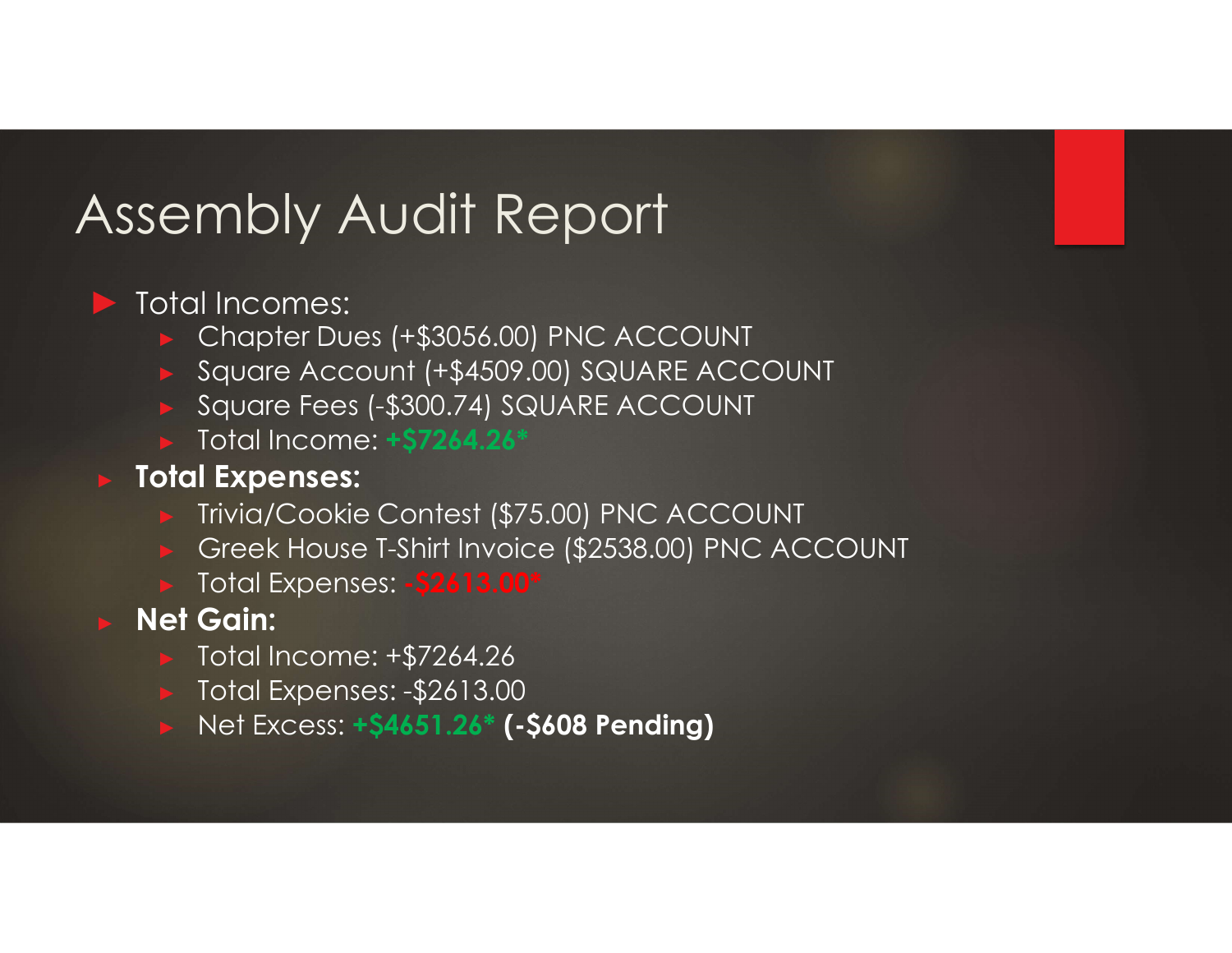## Recommendation

► The funds be returned to Mountain East Province and designated to Brother development activities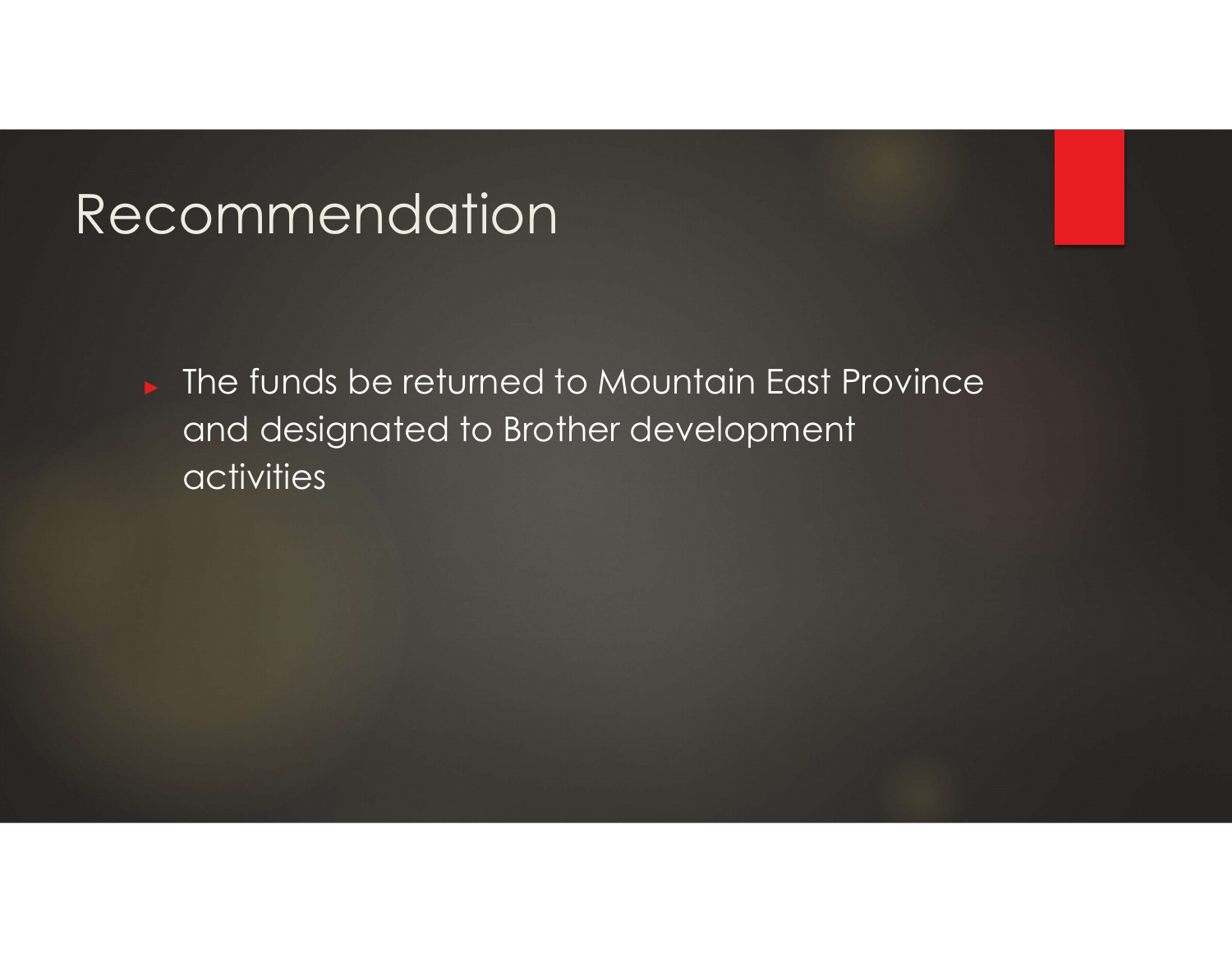# RISK MANAGEMENT **COMMITTEE**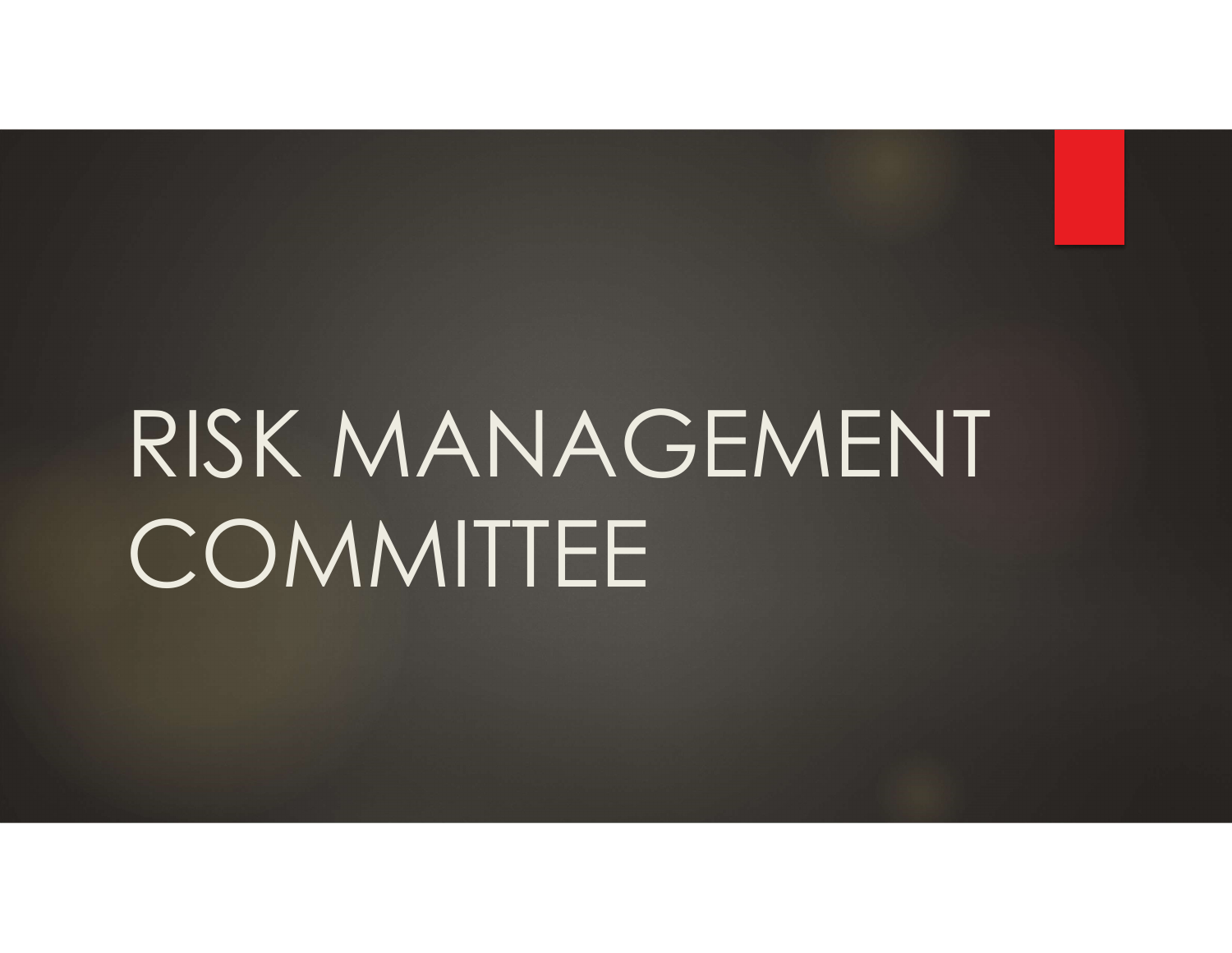## Risk Management Committee

| Committee               |                          |  |
|-------------------------|--------------------------|--|
|                         |                          |  |
| <b>Committee Member</b> | <b>Chapter</b>           |  |
| John Parker - Chair     | <b>Beta Eta</b>          |  |
| Erika Thomas            | Beta Kappa               |  |
| <b>Vincent Knecht</b>   | <b>Executive Liaison</b> |  |
|                         |                          |  |

#### Project Update:

| Risk Management Committee                                 |               |                      |                                                   |                                                 |
|-----------------------------------------------------------|---------------|----------------------|---------------------------------------------------|-------------------------------------------------|
|                                                           |               |                      | <b>Committee Member</b>                           | <b>Chapter</b>                                  |
| Committee Membership:                                     |               |                      | John Parker - Chair                               | <b>Beta Eta</b>                                 |
|                                                           |               |                      | Erika Thomas                                      | Beta Kappa                                      |
|                                                           |               |                      | <b>Vincent Knecht</b>                             | Executive Ligison                               |
| <b>Project Update:</b>                                    |               |                      |                                                   |                                                 |
| <b>Project Title</b>                                      | <b>Status</b> | <b>Updates</b>       |                                                   |                                                 |
| <b>Risk Management</b><br>Workshop for spring<br>province | In Progress   | Saturday, April 10th | Workshop will be held from 11:45am-12:30pm on     |                                                 |
| <b>Spring Province Risk</b><br><b>Evaluation Forms</b>    | Completed     | Assembly             | Advisors for approval for the 2021 Virtual Spring | Completed Risk Management Forms and sent to MEP |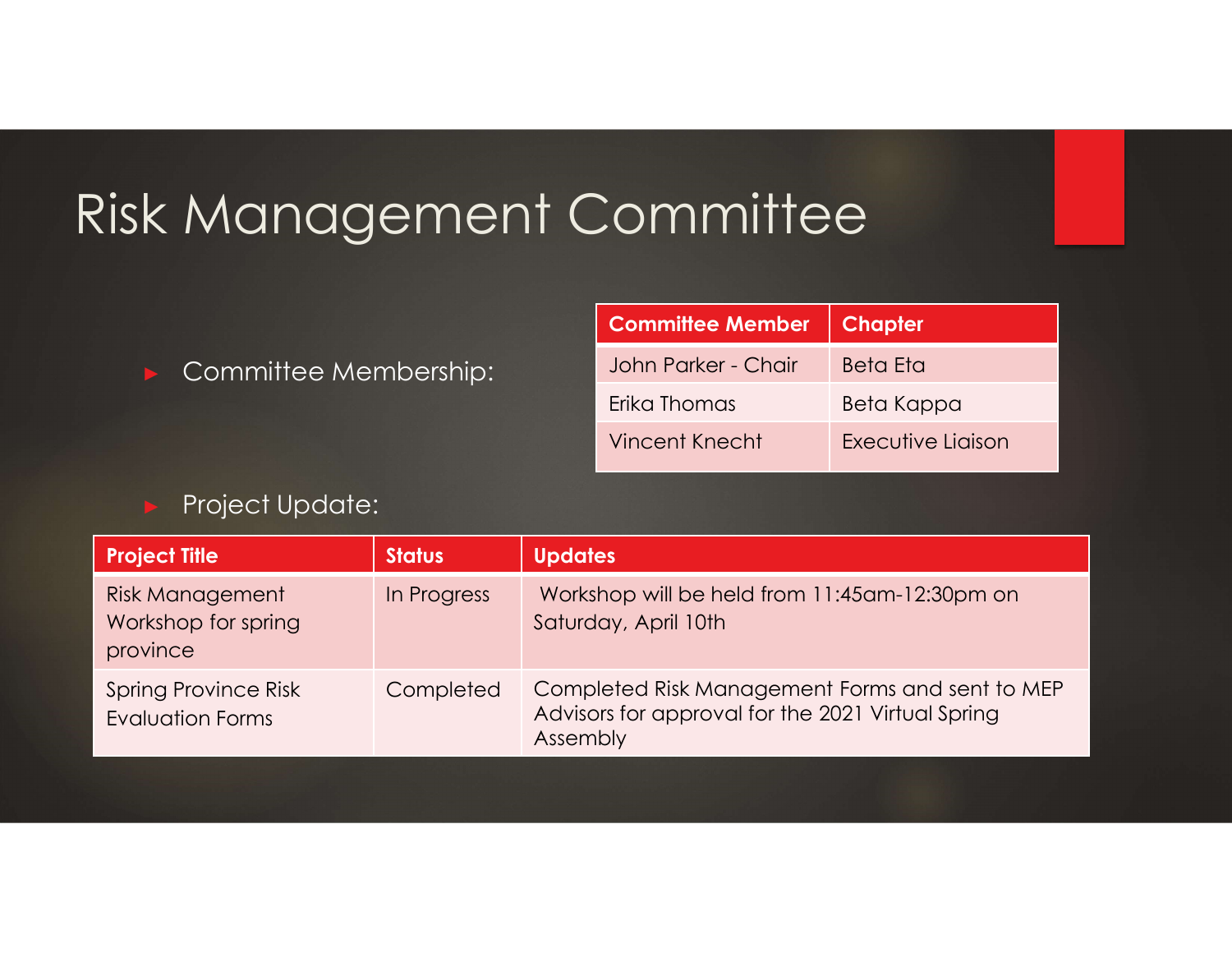# LEGISLATIVE AND RESOLUTIONS **COMMITTEE**